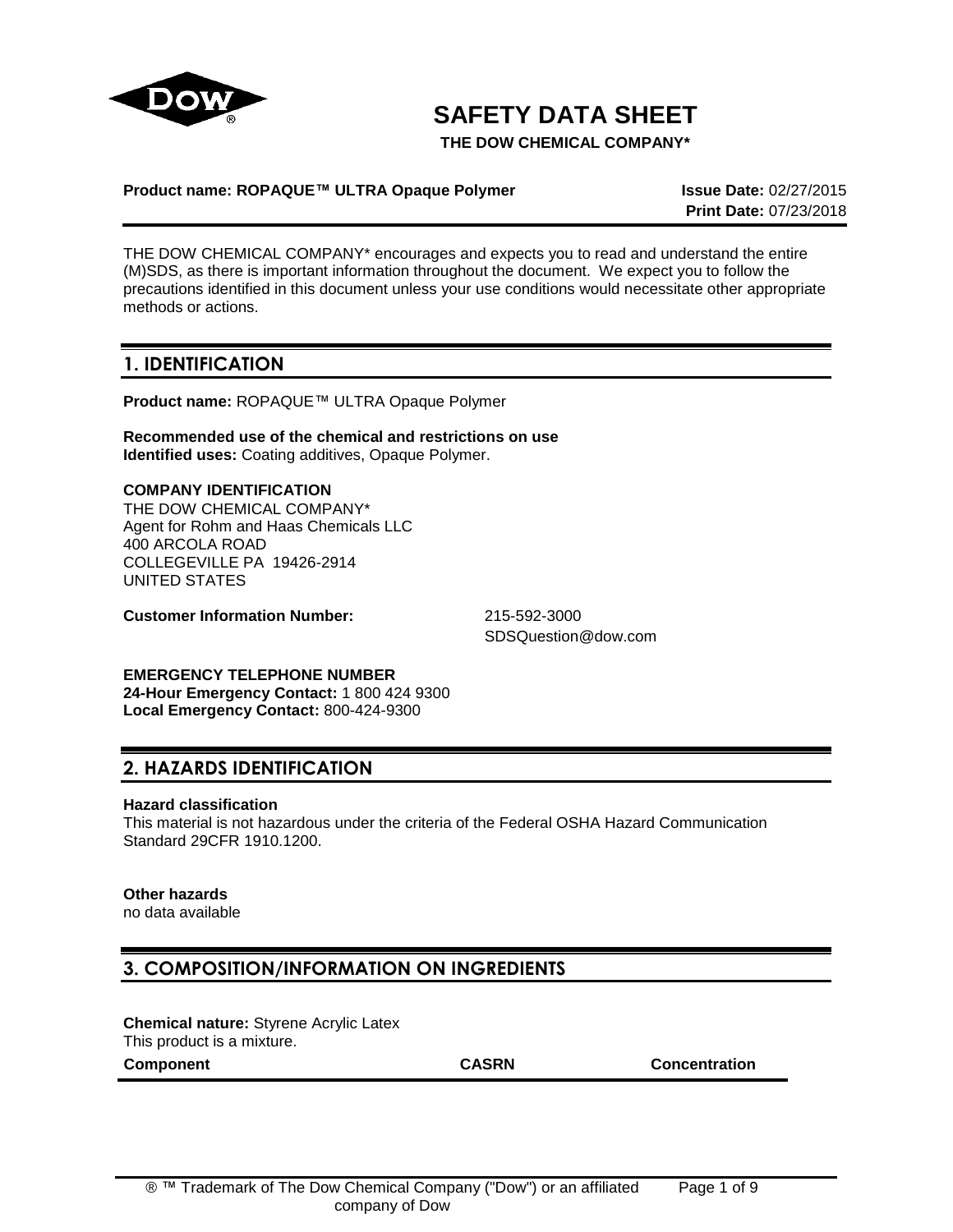| Styrene/acrylic copolymer | Not Hazardous | $>= 29.0 - 31.0 %$ |
|---------------------------|---------------|--------------------|
| <b>Residual monomers</b>  | Not required  | $0.05\%$           |
| Aqua ammonia              | 1336-21-6     | $0.1 \%$           |
| Water                     | 7732-18-5     | $>= 69.0 - 71.0 %$ |

### **4. FIRST AID MEASURES**

#### **Description of first aid measures Inhalation:** Move to fresh air.

**Skin contact:** Wash with water and soap as a precaution. If skin irritation persists, call a physician.

**Eye contact:** Rinse with plenty of water. If eye irritation persists, consult a specialist.

**Ingestion:** Drink 1 or 2 glasses of water. Consult a physician if necessary. Never give anything by mouth to an unconscious person.

**Most important symptoms and effects, both acute and delayed:** Aside from the information found under Description of first aid measures (above) and Indication of immediate medical attention and special treatment needed (below), any additional important symptoms and effects are described in Section 11: Toxicology Information.

#### **Indication of any immediate medical attention and special treatment needed**

**Notes to physician:** Treatment of exposure should be directed at the control of symptoms and the clinical condition of the patient.

### **5. FIREFIGHTING MEASURES**

**Suitable extinguishing media:** Use extinguishing media appropriate for surrounding fire.

**Unsuitable extinguishing media:** no data available

**Special hazards arising from the substance or mixture Hazardous combustion products:** no data available

**Unusual Fire and Explosion Hazards:** Material can splatter above 100C/212F. Dried product can burn.

**Advice for firefighters Fire Fighting Procedures:** no data available

**Special protective equipment for firefighters:** Wear self-contained breathing apparatus and protective suit.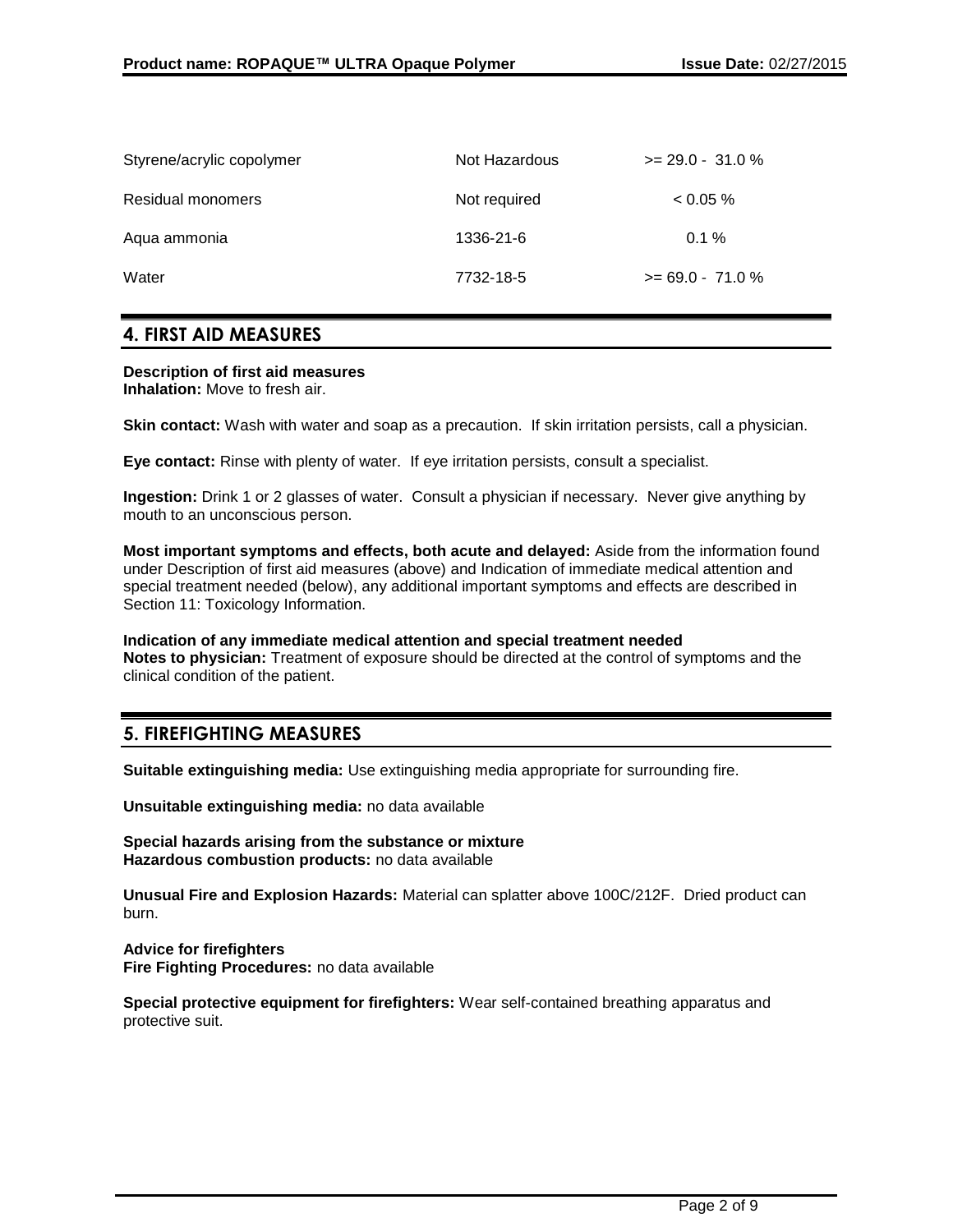# **6. ACCIDENTAL RELEASE MEASURES**

**Personal precautions, protective equipment and emergency procedures:** Use personal protective equipment. Keep people away from and upwind of spill/leak. Material can create slippery conditions.

**Environmental precautions:** CAUTION: Keep spills and cleaning runoff out of municipal sewers and open bodies of water.

**Methods and materials for containment and cleaning up:** Contain spills immediately with inert materials (e.g., sand, earth). Transfer spilled material to suitable containers for recovery or disposal.

# **7. HANDLING AND STORAGE**

**Precautions for safe handling:** Avoid contact with eyes, skin and clothing. Wash thoroughly after handling. Keep container tightly closed. Do not breathe vapors, mist or gas.

**Conditions for safe storage:** Keep from freezing - product stability may be affected. STIR WELL BEFORE USE.

#### **Storage stability**

**Storage temperature:** 1 - 49 °C (34 - 120 °F)

Other data: Monomer vapors can be evolved when material is heated during processing operations. See SECTION 8, for types of ventilation required.

# **8. EXPOSURE CONTROLS/PERSONAL PROTECTION**

#### **Control parameters**

Exposure limits are listed below, if they exist.

| <b>Component</b> | <b>Regulation</b> | Type of listing | <b>Value/Notation</b> |
|------------------|-------------------|-----------------|-----------------------|
| Agua ammonia     | Rohm and Haas     | TWA             | 10 ppm, As Ammonia    |
|                  | OSHA Z-1          | TWA             | 35 mg/m3 50 ppm       |
|                  | <b>ACGIH</b>      | TWA             | 25 ppm, Ammonia       |
|                  | <b>ACGIH</b>      | STEL            | 35 ppm, Ammonia       |

#### **Exposure controls**

**Engineering controls:** Use local exhaust ventilation with a minimum capture velocity of 100 ft/min. (0.5 m/sec.) at the point of vapor evolution. Refer to the current edition of Industrial Ventilation: A Manual of Recommended Practice published by the American Conference of Governmental Industrial Hygienists for information on the design, installation, use, and maintenance of exhaust systems.

**Protective measures:** Facilities storing or utilizing this material should be equipped with an eyewash facility.

#### **Individual protection measures**

**Eye/face protection:** Safety glasses with side-shields Eye protection worn must be compatible with respiratory protection system employed.

#### **Skin protection**

**Hand protection:** The glove(s) listed below may provide protection against permeation. (Gloves of other chemically resistant materials may not provide adequate protection): Neoprene gloves

**Respiratory protection:** A respiratory protection program meeting OSHA 1910.134 and ANSI Z88.2 requirements or equivalent must be followed whenever workplace conditions warrant a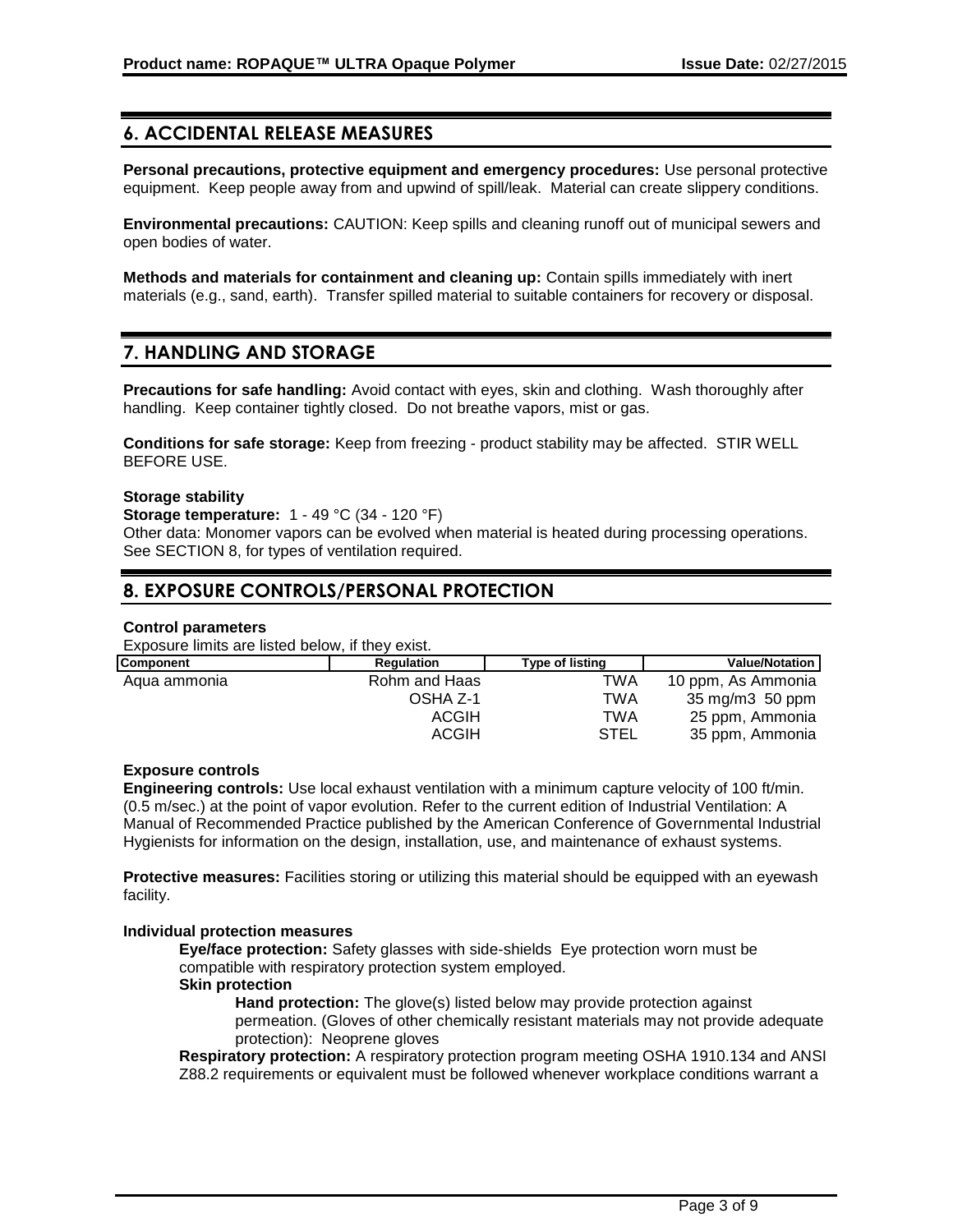respirator's use. None required if airborne concentrations are maintained below the exposure limit listed in Exposure Limit Information. For airborne concentrations up to 10 times the exposure limit, wear a properly fitted NIOSH approved (or equivalent) half-mask, air-purifying respirator. Air-purifying respirators should be equipped with NIOSH approved (or equivalent) ammonia/methylamine cartridges and N95 filters. If oil mist is present, use R95 or P95 filters.

# **9. PHYSICAL AND CHEMICAL PROPERTIES**

| Appearance                                      |                                              |
|-------------------------------------------------|----------------------------------------------|
| <b>Physical state</b>                           | liquid                                       |
| <b>Color</b>                                    | white milky                                  |
| Odor                                            | Ammonia                                      |
| <b>Odor Threshold</b>                           | no data available                            |
| pH                                              | $8 - 8.7$                                    |
| <b>Melting point/range</b>                      | $0 °C$ (32 °F) Water                         |
| <b>Freezing point</b>                           | no data available                            |
| Boiling point (760 mmHg)                        | 100.00 °C (212.00 °F) Water                  |
| <b>Flash point</b>                              | Noncombustible                               |
| <b>Evaporation Rate (Butyl Acetate</b><br>$= 1$ | $<$ 1.00 Water                               |
| <b>Flammability (solid, gas)</b>                | Not Applicable                               |
| <b>Lower explosion limit</b>                    | Not applicable                               |
| <b>Upper explosion limit</b>                    | Not applicable                               |
| <b>Vapor Pressure</b>                           | 17.0000000 mmHg at 20.00 °C (68.00 °F) Water |
| <b>Relative Vapor Density (air = 1)</b>         | <1.0000 Water                                |
| <b>Relative Density (water = 1)</b>             | $1.0 - 1.2$                                  |
| <b>Water solubility</b>                         | <b>Dilutable</b>                             |
| Partition coefficient: n-<br>octanol/water      | no data available                            |
| <b>Auto-ignition temperature</b>                | Not applicable                               |
| <b>Decomposition temperature</b>                | no data available                            |
| <b>Dynamic Viscosity</b>                        | <200.000 mPa.s                               |
| <b>Kinematic Viscosity</b>                      | no data available                            |
| <b>Explosive properties</b>                     | no data available                            |
| <b>Oxidizing properties</b>                     | no data available                            |
| <b>Molecular weight</b>                         | no data available                            |
| <b>Percent volatility</b>                       | 69.00 - 71.00 % Water                        |

NOTE: The physical data presented above are typical values and should not be construed as a specification.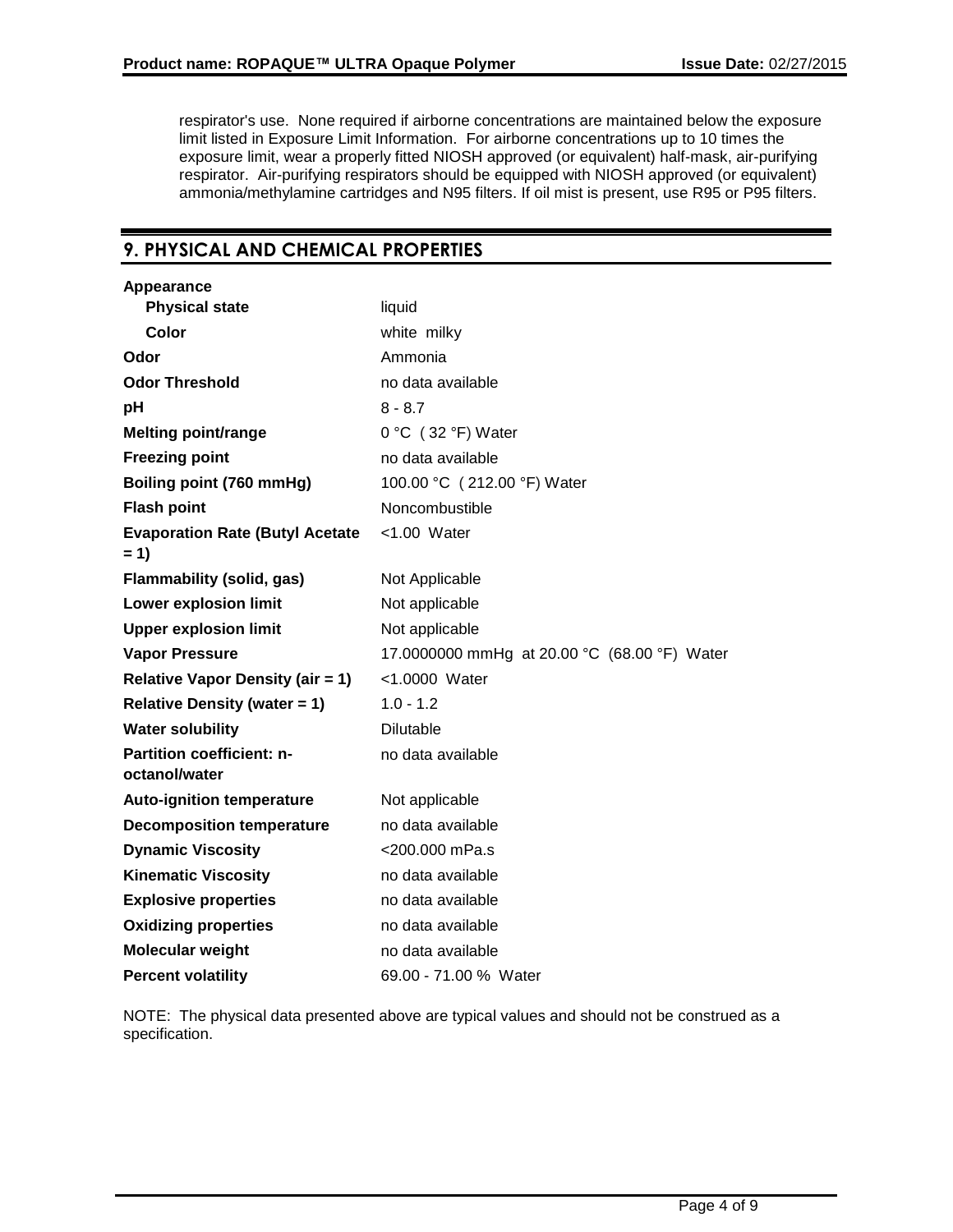### **10. STABILITY AND REACTIVITY**

**Reactivity:** no data available

**Chemical stability:** no data available

**Possibility of hazardous reactions:** None known. Product will not undergo polymerization. Stable

**Conditions to avoid:** no data available

**Incompatible materials:** There are no known materials which are incompatible with this product.

**Hazardous decomposition products:** Thermal decomposition may yield styrene and acrylic monomers.

### **11. TOXICOLOGICAL INFORMATION**

*Toxicological information on this product or its components appear in this section when such data is available.*

#### **Acute toxicity**

#### **Acute oral toxicity**

Very low toxicity if swallowed. Harmful effects not anticipated from swallowing small amounts.

For this family of materials: LD50, Rat, male, > 5,000 mg/kg No deaths occurred at this concentration.

#### **Acute dermal toxicity**

Prolonged skin contact is unlikely to result in absorption of harmful amounts.

For this family of materials: LD50, Rabbit, male, > 5,000 mg/kg No deaths occurred at this concentration.

#### **Acute inhalation toxicity**

With good ventilation, single exposure is not expected to cause adverse effects. If material is heated or areas are poorly ventilated, vapor/mist may accumulate and cause respiratory irritation and symptoms such as headache and nausea. The LC50 has not been determined.

#### **Skin corrosion/irritation**

Brief contact is essentially nonirritating to skin. Prolonged contact may cause slight skin irritation with local redness.

#### **Serious eye damage/eye irritation**

May cause slight temporary eye irritation. Corneal injury is unlikely.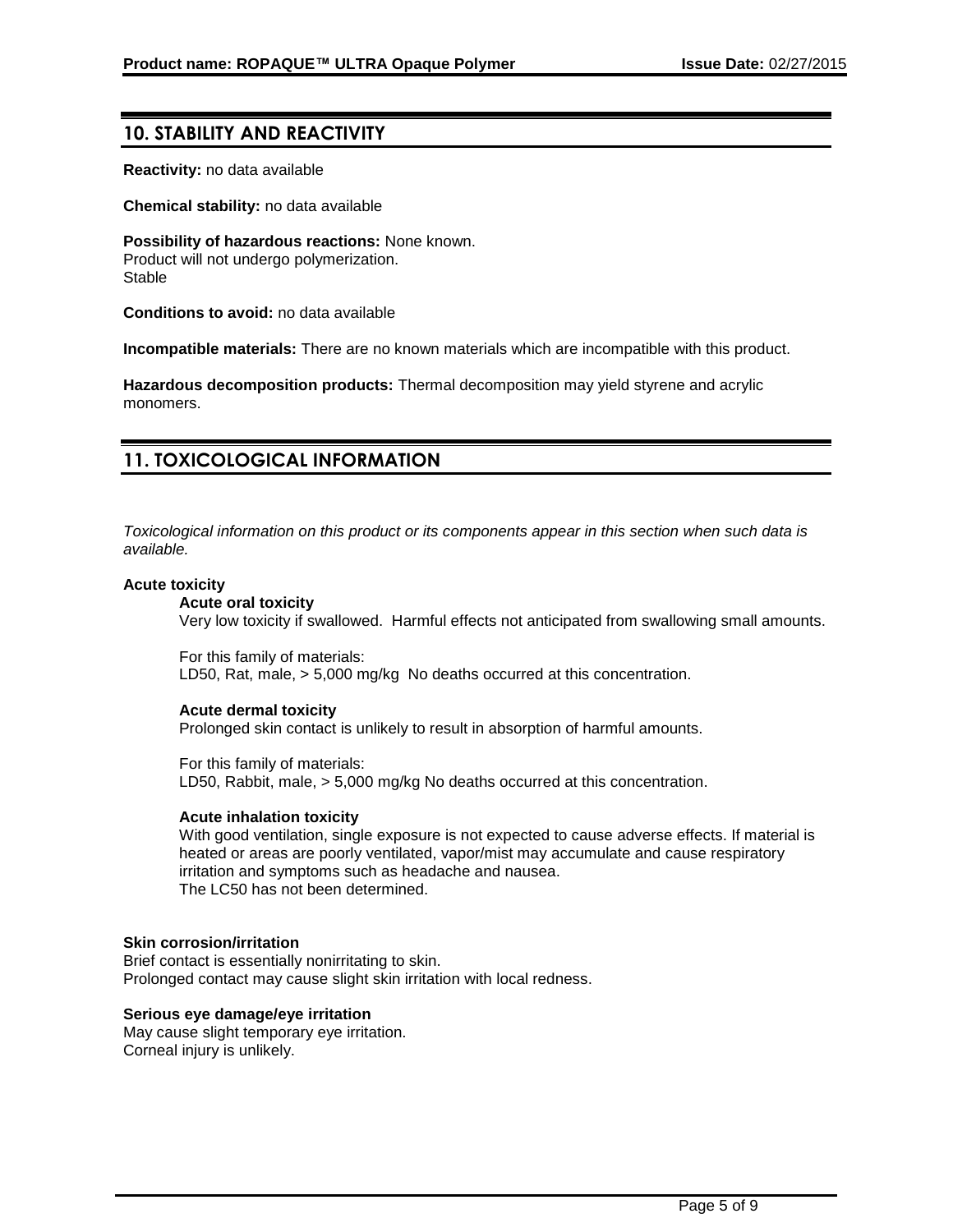#### **Sensitization**

For skin sensitization: No relevant data found.

For respiratory sensitization: No relevant data found.

**Specific Target Organ Systemic Toxicity (Single Exposure)**

Evaluation of available data suggests that this material is not an STOT-SE toxicant.

#### **Specific Target Organ Systemic Toxicity (Repeated Exposure)**

No relevant data found.

**Carcinogenicity** No relevant data found.

**Teratogenicity** No relevant data found.

### **Reproductive toxicity**

No relevant data found.

**Mutagenicity** No relevant data found.

#### **Aspiration Hazard**

Based on physical properties, not likely to be an aspiration hazard.

#### **COMPONENTS INFLUENCING TOXICOLOGY:**

#### **Residual monomers**

**Acute inhalation toxicity** The LC50 has not been determined.

#### **Aqua ammonia**

**Acute inhalation toxicity** LC50, Rat, male, 1 Hour, dust/mist, 9.850 mg/l

# **12. ECOLOGICAL INFORMATION**

*Ecotoxicological information on this product or its components appear in this section when such data is available.*

#### **Toxicity**

#### **Acute toxicity to fish**

Material is practically non-toxic to aquatic organisms on an acute basis (LC50/EC50/EL50/LL50 >100 mg/L in the most sensitive species tested).

For this family of materials: LC50, Oncorhynchus mykiss (rainbow trout), 96 Hour, > 100 mg/l

#### **Acute toxicity to aquatic invertebrates**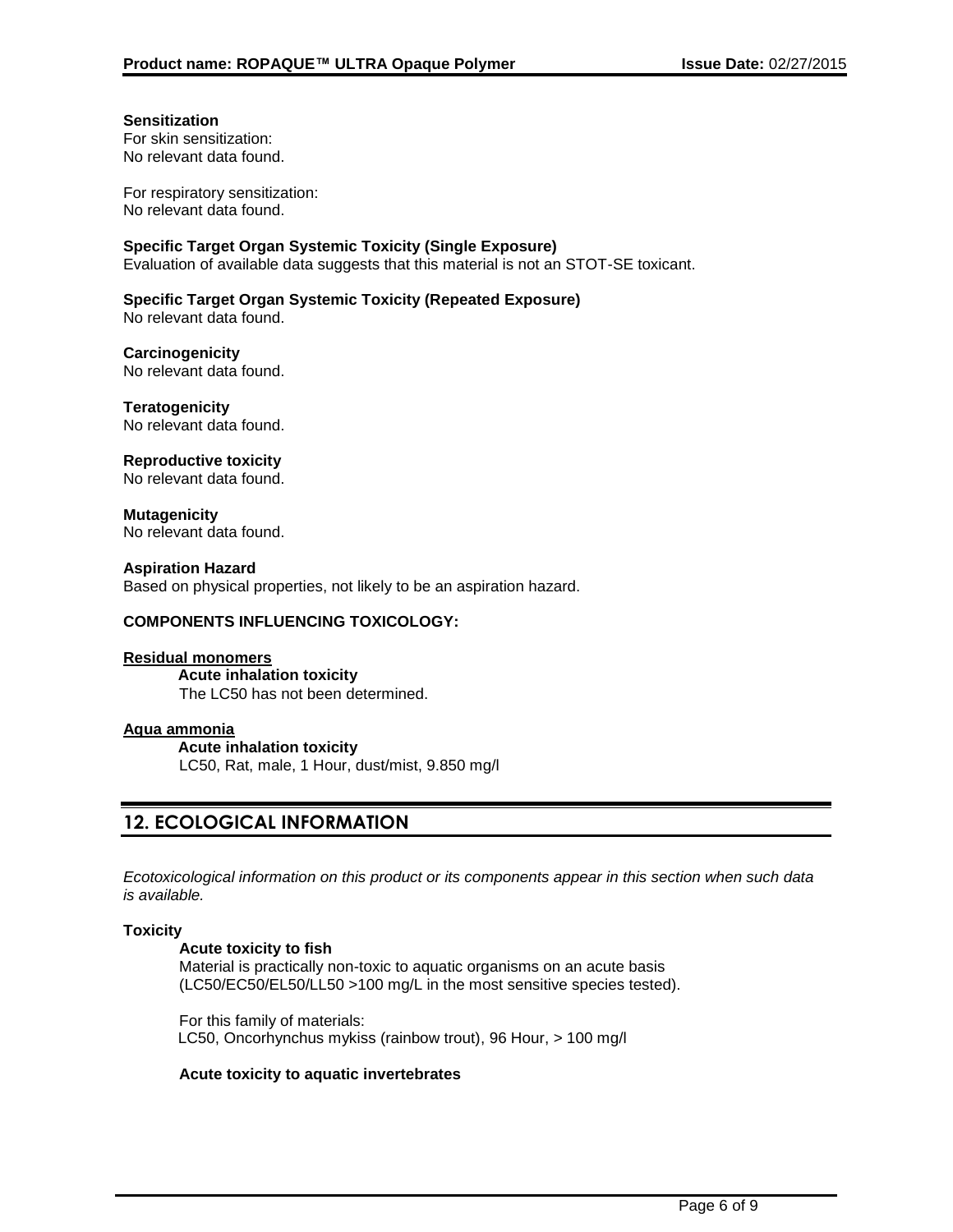For this family of materials: EC50, Daphnia magna (Water flea), 48 Hour, > 100 mg/l

#### **Acute toxicity to algae/aquatic plants**

For this family of materials: ErC50, Selenastrum capricornutum (green algae), 72 Hour, Growth rate, > 100 mg/l

#### **Toxicity to bacteria**

For this family of materials: EC50, Bacteria, 3 Hour, Respiration rates., > 100 mg/l

#### **Persistence and degradability**

**Biodegradability:** Although the polymers are not biodegradable, they would likely be removed in biological wastewater treatment plants by adsorption to biosolids. For this family of materials: **Biodegradation:** 37 % **Exposure time:** 25 d **Method:** OECD Test Guideline 302B or Equivalent

#### **Bioaccumulative potential**

**Bioaccumulation:** No bioconcentration of the polymeric component is expected because of its high molecular weight. Polymeric dispersions will color water a milky white.

#### **Mobility in soil**

No relevant data found.

### **13. DISPOSAL CONSIDERATIONS**

**Disposal methods:** Coagulate the emulsion by the stepwise addition of ferric chloride and lime. Remove the clear supernatant and flush to a chemical sewer. For disposal, incinerate or landfill at a permitted facility in accordance with local, state, and federal regulations.

# **14. TRANSPORT INFORMATION**

**DOT**

Not regulated for transport

**Classification for SEA transport (IMO-IMDG):**

**Transport in bulk according to Annex I or II of MARPOL 73/78 and the IBC or IGC Code**

Not regulated for transport Consult IMO regulations before transporting ocean bulk

**Classification for AIR transport (IATA/ICAO):**

Not regulated for transport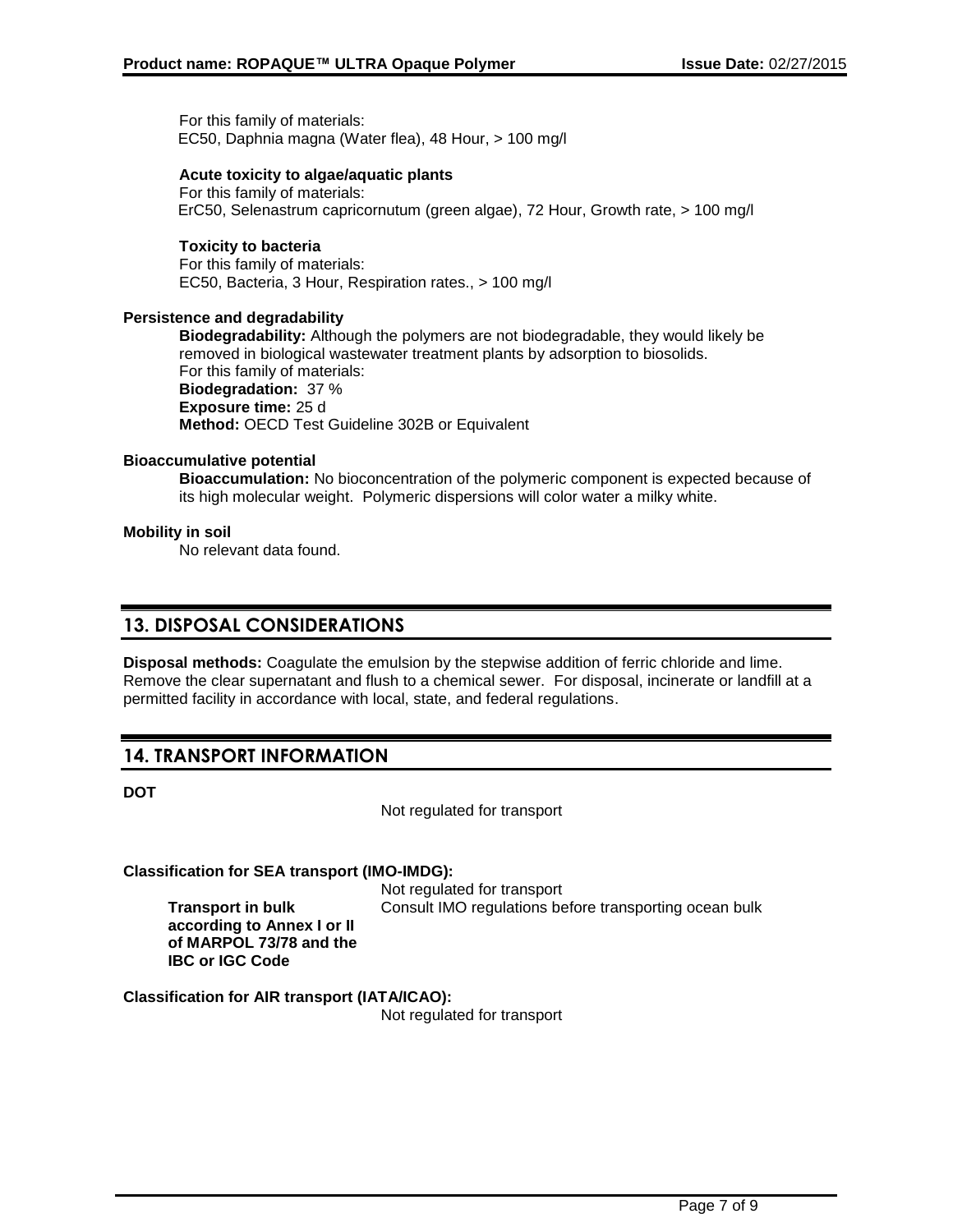This information is not intended to convey all specific regulatory or operational requirements/information relating to this product. Transportation classifications may vary by container volume and may be influenced by regional or country variations in regulations. Additional transportation system information can be obtained through an authorized sales or customer service representative. It is the responsibility of the transporting organization to follow all applicable laws, regulations and rules relating to the transportation of the material.

### **15. REGULATORY INFORMATION**

#### **OSHA Hazard Communication Standard**

This product is considered non-hazardous under the OSHA Hazard Communication Standard (29CFR1910.1200).

#### **Superfund Amendments and Reauthorization Act of 1986 Title III (Emergency Planning and Community Right-to-Know Act of 1986) Sections 311 and 312**

This product is not a hazardous chemical under 29CFR 1910.1200, and therefore is not covered by Title III of SARA.

#### **Superfund Amendments and Reauthorization Act of 1986 Title III (Emergency Planning and Community Right-to-Know Act of 1986) Section 313**

This product does not contain a chemical which is listed in Section 313 at or above de minimis concentrations.

#### **Pennsylvania**

Any material listed as "Not Hazardous" in the CAS REG NO. column of SECTION 2, Composition/Information On Ingredients, of this MSDS is a trade secret under the provisions of the Pennsylvania Worker and Community Right-to-Know Act.

#### **California (Proposition 65)**

This product contains trace levels of a component or components known to the state of California to cause cancer:

| <b>Components</b> | <b>CASRN</b> |
|-------------------|--------------|
| Acrylonitrile     | 107-13-1     |

#### **United States TSCA Inventory (TSCA)**

All components of this product are in compliance with the inventory listing requirements of the U.S. Toxic Substances Control Act (TSCA) Chemical Substance Inventory.

### **16. OTHER INFORMATION**

**Hazard Rating System HMIS**

<sup>:</sup>